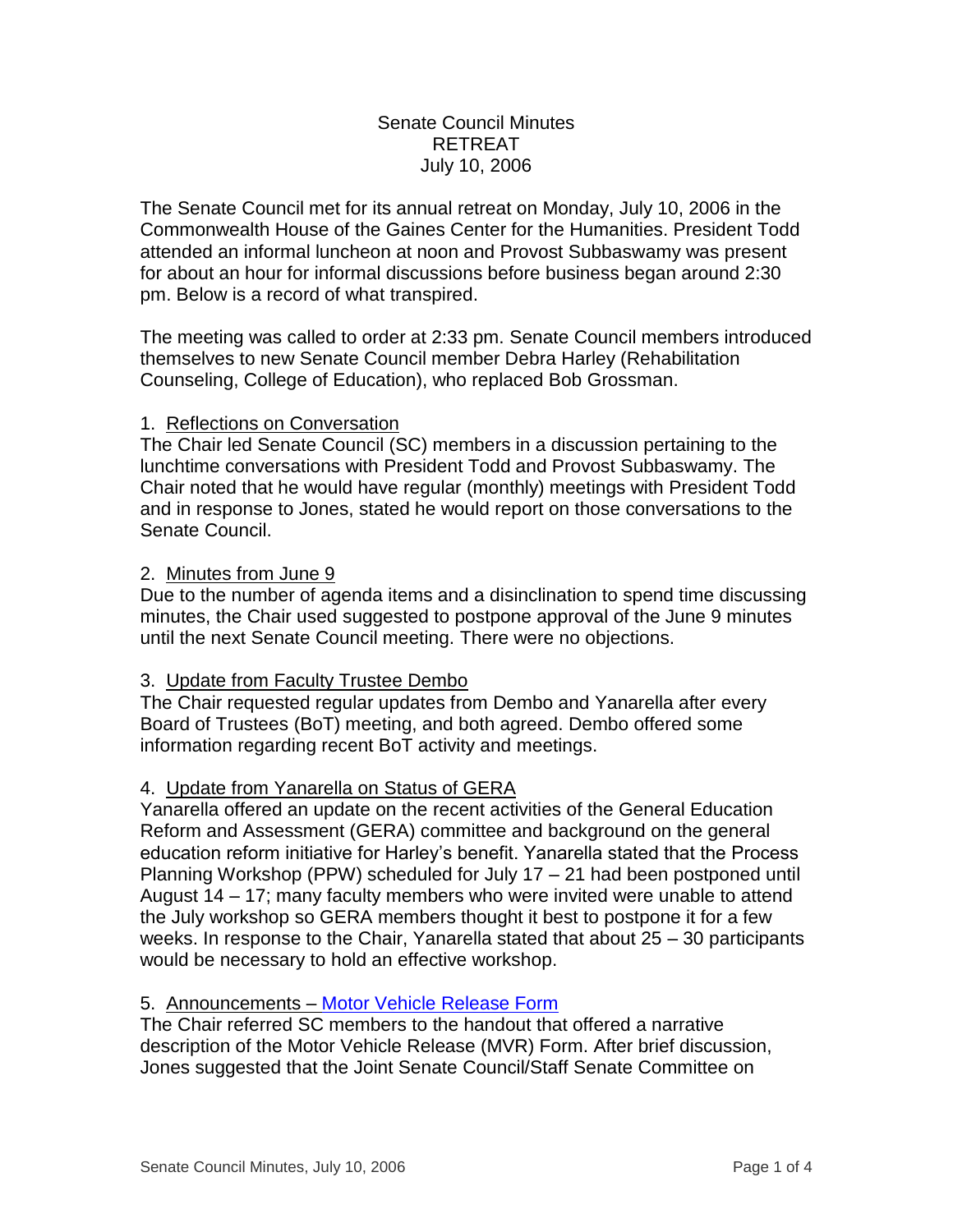Mutual Concerns review this issue and give a report to both representative bodies.

# 6. Announcements - [Pre-Employment National Background Check](http://www.uky.edu/USC/New/files/20060710/Retreat_PNBC.pdf)

The Chair referred SC members to the narrative handout on Pre-Employment National Background Checks (PNBC). There was some concern expressed about the potential impact on international teaching assistants who have been offered a position but might not "pass" the PNBC upon their arrival here. The Chair stated he would ask Graduate School Dean Blackwell about her opinion on the issue.

# 7. Announcements – [Retiree Health Benefits Proposal](http://www.uky.edu/USC/New/files/20060710/Retreat_RHB.pdf)

In response to a question from the Chair, Dembo replied that the issue of retiree health benefits had not yet been taken to the BoT. The information on the handout was discussed. Information about the changes to the long-term disability [\(LTD\) plan](http://www.uky.edu/USC/New/files/20060710/Retreat_LTD_hrcr1.pdf) was included because the savings from the changes to LTD would be directed toward retiree health benefits.

As a somewhat related item, the Chair shared that he had been invited to attend an exploratory informational session led by Jay Perman (Dean of the College of Medicine and Vice President for Clinical Affairs) regarding an initiative to bring a day care facility(ies) to UK.

8. Announcements – Senate Council and GERA Account Summaries SC members discussed the financial account information made available at the retreat. The Chair noted that he would soon initiate a discussion on the SC listserv regarding the continued costly utilization of transcription services.

Dembo asked if any other SC members were interested in looking into formal method to honor Professor Gifford Blyton, University Senate Parliamentarian. There was brief discussion on the issue, with the suggestion to solicit specific ideas in the very near future.

There was a brief discussion regarding the need to have a special Senate Council meeting to discuss the new Strategic Plan. The SC decided on August 7 for the special SC meeting, with the first regular meeting for the semester on August 28.

The Chair recognized the request from Jones to discuss the nomination documents, which were not originally on the agenda. The Chair then asked for unanimous consent for this change in agenda. There were no objections to reordering the agenda so that the slate of nominees put forth by the Nominating Committee (NC) to fill the vacancies of academic area advisory committees and the Senate's Advisory Committee on Privilege and Tenure could be discussed.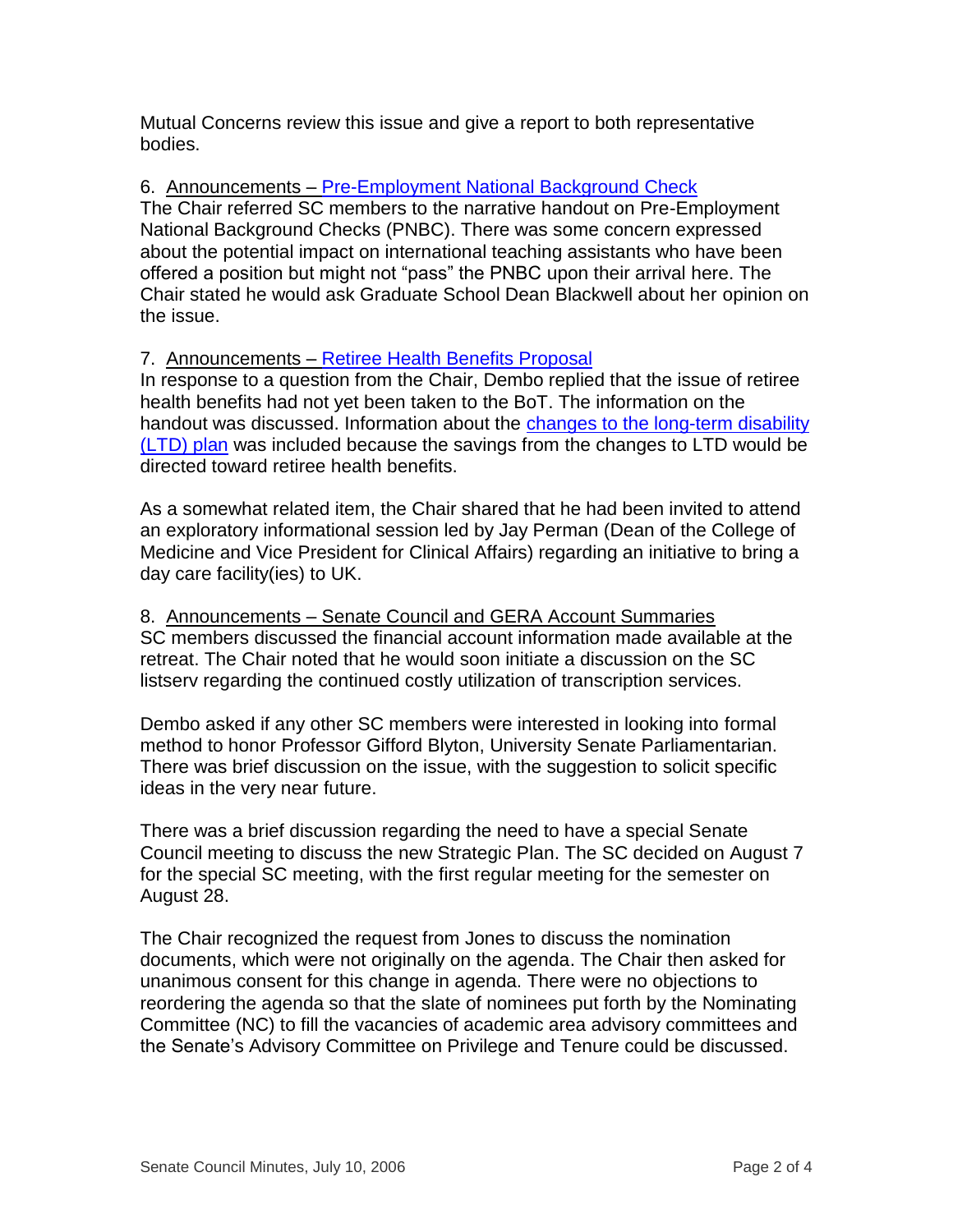The Chair asked Nominating Committee chair Jones to explain the nomination list and accompanying final report. Jones stated that nominations for Academic Area Advisory Committees and the Senate Advisory Committee on Privilege and Tenure (SACPT) were finalized except for those of Humanities, which were not yet completed. Jones also noted that seven of the ten members of the Senate Advisory Committee on Privilege and Tenure would be rotating off and spoke to the importance of strong leadership on that extraordinarily important committee. After brief discussion, Jones urged the Chair to ensure that when the Chair orients the SACPT and the Senate Advisory Committee on Appointment, Promotion and Tenure, the Chair thoroughly discusses the specific charges of both committees. The Chair agreed.

A **vote** was taken to approve the slate of nominees put forward by the Nominating Committee. The motion **passed** unanimously in a show of hands.

Thelin **moved** the Senate Council officially receive the report of the Nominating Committee. Jones **seconded**. The motion **passed** unanimously in a show of hands.

Jones, as chair of the Senate's Rules and Elections Committee (SREC), then explained that the Colleges of Fine Arts, Business and Economics and Social Work and the Graduate School (affected colleges) had not yet had their elections for University Senators. The *Senate Rules* (*SR*), however, specifically stated that elections must be conducted in the spring semester. Unless that rule was to be waived, those affected colleges would be without representation in the Senate until Spring 2007.

Jones **moved** that the SC waive *SR 1.2.2.1.B* to allow a Fall semester election to be conducted in the College of Business and Economics, the College of Fine Arts, the College of Social Work and the Graduate School (affected colleges). Jones also **moved** the SC waive *SR 1.2.2.1.C* to allow the currently seated senators in the affected colleges to remain in their elected positions until their successors are elected, instead of stepping down on August 15. Thelin **seconded**. Thelin offered a **friendly amendment** to state that the election must be completed by October 9, the date of the October Senate meeting. Jones **accepted**, also noting that the *SR* waivers would be reported to the Senate at its next meeting.

In response to Lesnaw, Jones said that his motions were a reaction to the panicked communications from said colleges, but that there had been no specific request by the affected colleges to waive *SR*. There was a consensus by SC members to make no changes to the *SR* regarding the timing of elections.

A **vote** was taken to direct the Senate Council to: waive *SR 1.2.2.1.B* to allow for a Fall semester election to be conducted in the College of Business and Economics, the College of Fine Arts, the College of Social Work and the